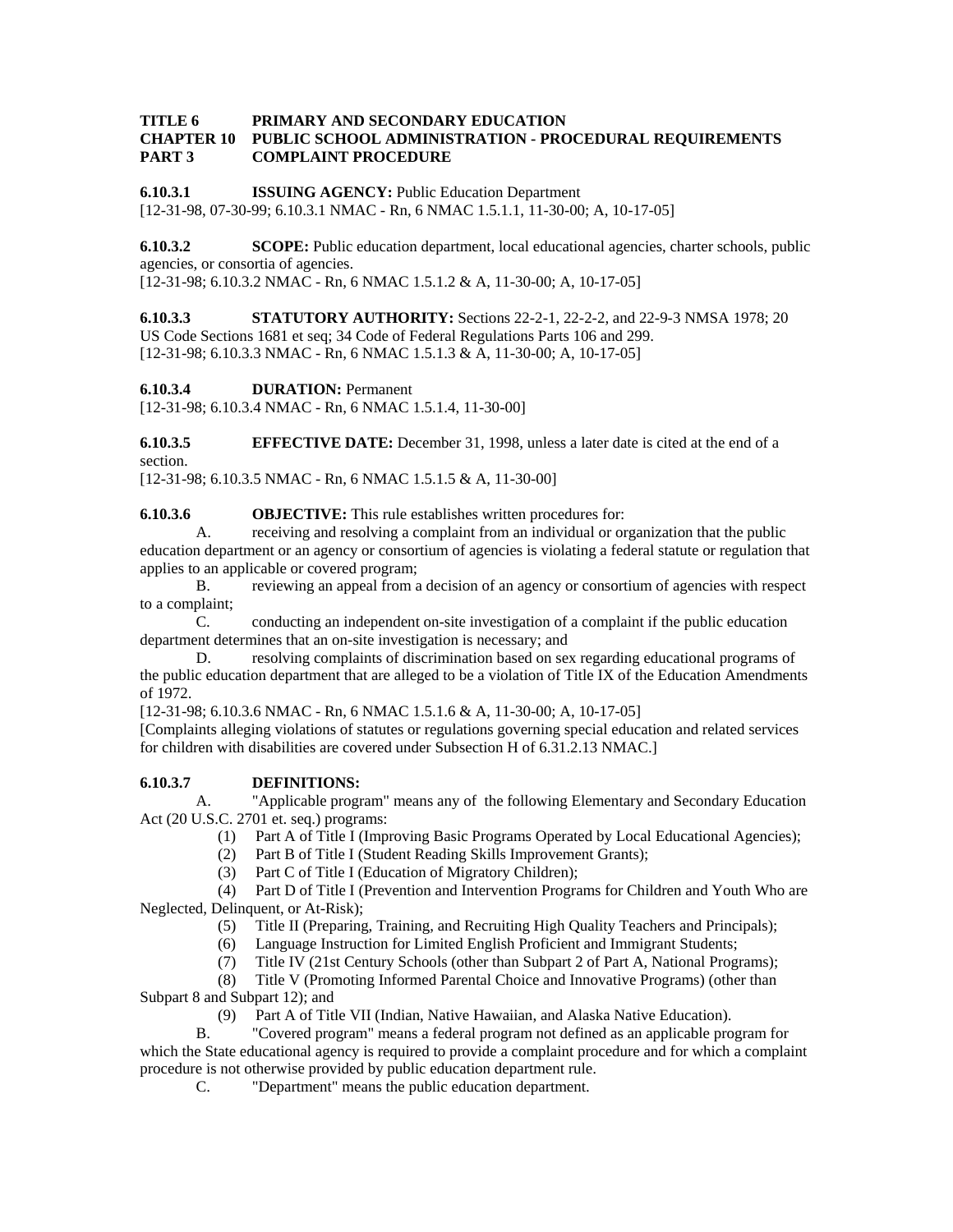D. "Title IX" means Title IX of the Education Amendments of 1972, codified as 20 US Code Sections 1681 et seq, which provides in part that, no person in the United States shall, on the basis of sex, be excluded from participation in, be denied the benefits of, or be subjected to discrimination under any education program or activity receiving federal financial assistance. [12-31-98; 6.10.3.7 NMAC - Rn, 6 NMAC 1.5.1.7 & A, 11-30-00; A, 10-17-05]

**6.10.3.8 FILING A COMPLAINT:** The department will accept and investigate complaints from organizations or individuals with respect to applicable or covered programs. The complaint must:

- A. be written;
- B. be signed by the complaining party or his or her designated representative;

 C. contain a statement that the department or an agency or consortium of agencies has violated a requirement of a federal statute or regulation that applies to the program;

 D. contain a statement of the facts on which the complaint is based and the specific requirement alleged to have been violated; and

 E. in the case of Title IX, must contain a statement that the department or any of its employees, has discriminated against the complainant on the basis of sex in regard to an education program or activity operated or managed by the department given that the department is a recipient of federal financial assistance.

[12-31-98; 6.10.3.8 NMAC - Rn, 6 NMAC 1.5.1.8 & A, 11-30-00; A, 10-17-05]

## **6.10.3.9 COMPLAINTS AGAINST AN AGENCY OR CONSORTIUM OF AGENCIES:**

 A. Impartial review. Upon receipt of a complaint which meets the requirements of Section 6.10.3.8 of this rule, the department will:

(1) acknowledge receipt of the complaint in writing;

 (2) provide written notice to the agency or consortium of agencies against which the violation has been alleged;

 (3) conduct an impartial investigation which shall include a review of all relevant documentation presented and may include an independent on-site investigation, if determined necessary by the department;

 (4) give the complainant the opportunity to submit additional information, either orally or in writing, about the allegations in the complaint; and

 (5) review all relevant information and make an independent determination as to whether the agency or consortium of agencies is violating a requirement of an applicable federal statute or regulation.

 B. Decision. A written decision, which includes findings of fact, conclusions, and the reasons for the decision and which addresses each allegation in the complaint, shall be issued by the secretary of education or designee and mailed to the parties within sixty (60) calendar days of receipt of the written complaint. Such decision will further include:

 (1) procedures for effective implementation of the final decision, if needed, including technical assistance, negotiations, and, if corrective action is required, such action shall be designated and the decision shall include the time line for correction and the possible consequences for continued noncompliance;

 (2) a statement of the right to request the secretary of the United States department of education to review the final decision at the secretary's discretion; complaints regarding participation by private school children must be appealed to the secretary no later than thirty (30) days after the department issues its decision; an appeal regarding participation by private school children must be accompanied by a copy of the decision and a complete statement of reasons supporting the appeal.

 C. Failure or refusal to comply. If the agency or consortium of agencies fails or refuses to comply with the applicable law or regulations, and if the noncompliance or refusal to comply cannot be corrected or avoided by informal means, compliance may be effected by the department by any means authorized by state or federal statute or regulation. The department will retain jurisdiction over the issue of noncompliance with the law or regulations and will retain jurisdiction over the implementation of any corrective action required.

 D. Nothing herein shall preclude the availability of an informal resolution between the complainant and the agency or consortium of agencies, nor shall this rule preclude or abrogate the availability of any administrative hearing opportunities as provided for by federal statute or regulation. [12-31-98; 6.10.3.9 NMAC - Rn, 6 NMAC 1.5.1.9 & A, 11-30-00; A, 10-17-05]